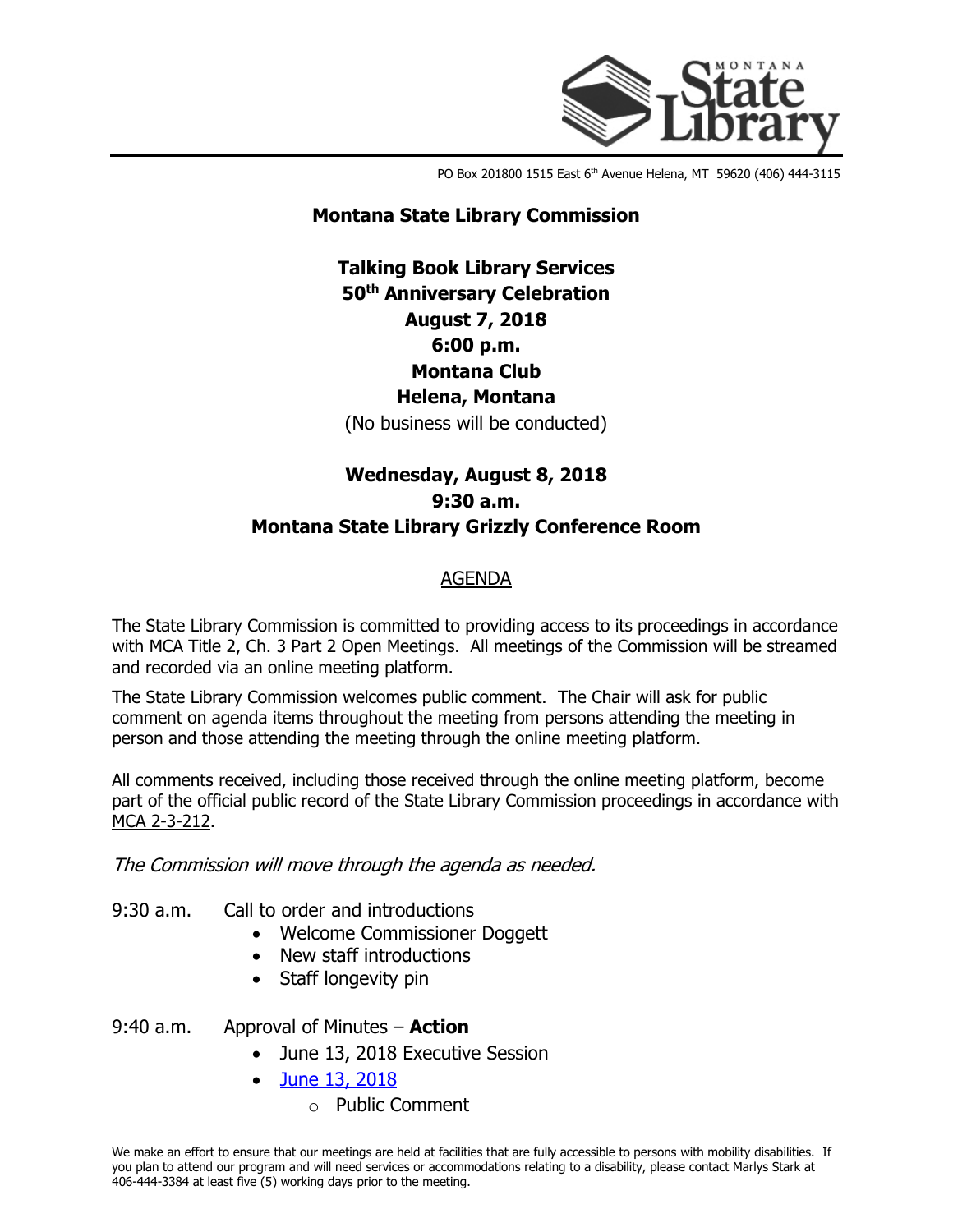- [April 11, 2018 Final](http://docs.msl.mt.gov/Central_Services/Commission_Councils/Commission/Archive/2018/08/20180808minute%20log%204.11.18final.pdf)
- May 8, 2018 Final
- 9:45 a.m. Commission Goals and Objectives Commission
	- [Commission work plan](http://docs.msl.mt.gov/Central_Services/Commission_Councils/Commission/Archive/2018/08/20180808Commission%20work%20plan%20calendar_August2018.pdf) review and [update](http://docs.msl.mt.gov/Central_Services/Commission_Councils/Commission/Archive/2018/08/20180808Draft%20FY%2019%20Commission%20Work%20Plan.pdf) Tentative Action
	- [Commission travel planning](http://docs.msl.mt.gov/Central_Services/Commission_Councils/Commission/Archive/2018/08/20180808Commission%20travel%20planning.xlsx) including travel budget and federation meeting attendance – **Action** o Public Comment
	- To see all library events, please visit the MSL event calendar at <https://app.mt.gov/cal/html/event?eventCollectionCode=msl>
- 10:30 a.m. State Librarian's report and FY '19 work plan priorities**–** Stapp and Leadership Team
	- [Central Services Work Plan 2019](http://docs.msl.mt.gov/Central_Services/Commission_Councils/Commission/Archive/2018/08/20180808Central%20Services%20Work%20Plan%202019.pdf)
	- **[SLR-LD Commission Work Plan](http://docs.msl.mt.gov/Central_Services/Commission_Councils/Commission/Archive/2018/08/20180808SLR-LD%20Commission%20Work%20Plan_Augustupdates.pdf)**
- 11:15 a.m. [Montana Natural Heritage Program FY' 18 Progress Report](http://docs.msl.mt.gov/Central_Services/Commission_Councils/Commission/Archive/2018/08/20180808MTNHP_FY18_SOW_Progress_Report_20180710.pdf) Maxell
- 11:30 a.m. Montana State Library [FY'18 closing financial report –](http://docs.msl.mt.gov/Central_Services/Commission_Councils/Commission/Archive/2018/08/20180808FY) Schmitz **Action** • Public Comment
- 11:35 a.m. Montana State Library [FY'19 opening budget](http://docs.msl.mt.gov/Central_Services/Commission_Councils/Commission/Archive/2018/08/20180808FY) Schmitz **Action**
	- Public Comment
- 11:45 a.m. [Montana Shared Catalog new library costs and FY '17 Library Services](http://docs.msl.mt.gov/Central_Services/Commission_Councils/Commission/Archive/2018/08/20180808MSC%20New%20Libraries%20cost%20memo.pdf)  [Technology Act funds](http://docs.msl.mt.gov/Central_Services/Commission_Councils/Commission/Archive/2018/08/20180808MSC%20New%20Libraries%20cost%20memo.pdf) – **Action**
- 11:50 p.m. Commission policy actions:
	- [On-call policy status](http://docs.msl.mt.gov/Central_Services/Commission_Councils/Commission/Archive/2018/08/20180808On%20Call%20Policy%20Memo.pdf) Stapp
	- [Broadband pay plan policy update](http://docs.msl.mt.gov/Central_Services/Commission_Councils/Commission/Archive/2018/08/20180808Broadband%20Pay%20Plan%20Policy%20Memo.pdf) Schmitz **Action**
		- o [Draft](http://docs.msl.mt.gov/Central_Services/Commission_Councils/Commission/Archive/2018/08/20180808Pay%20Plan%20Addendum%20A_Draft.xlsx)
		- o Public Comment
	- [Conference room policy draft review](http://docs.msl.mt.gov/Central_Services/Commission_Councils/Commission/Archive/2018/08/20180808Conference%20Room%20Policy%20Memo.pdf) Stapp
		- o [Draft](http://docs.msl.mt.gov/Central_Services/Commission_Councils/Commission/Archive/2018/08/20180808Conference%20Room%20Policy%20draft%20August%202018.pdf)
		- o Public Comment
- 12:00 p.m. [State Publications Management Plan adoption](http://docs.msl.mt.gov/Central_Services/Commission_Councils/Commission/Archive/2018/08/20180808State%20Publications%20Rules%20Memo.pdf) Kammerer **Action**
	- [Draft](http://docs.msl.mt.gov/Central_Services/Commission_Councils/Commission/Archive/2018/08/20180808State%20Publications%20Management%20Plan%20Draft.pdf)
	- Public Comment
		- o [Law Library](http://docs.msl.mt.gov/Central_Services/Commission_Councils/Commission/Archive/2018/08/20180808PublicComments_LawLibrary.pdf)
		- o [Legislative Fiscal Division](http://docs.msl.mt.gov/Central_Services/Commission_Councils/Commission/Archive/2018/08/20180808PublicComments_LegislativeFiscalDivision.pdf)